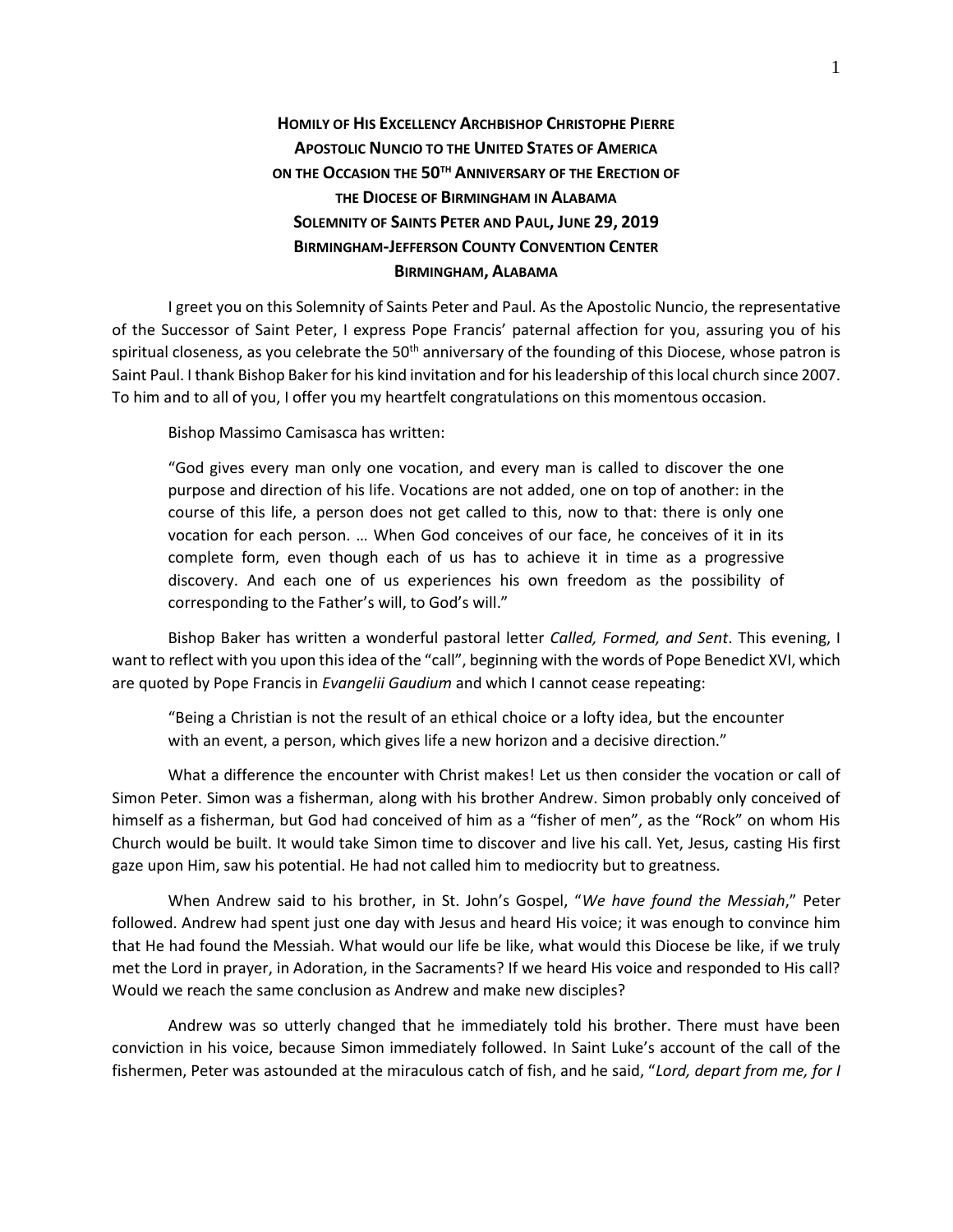*am a sinful man*." But this was the one thing the Lord would not do. He called him to follow Him. The encounter with Christ changed Simon's life.

Of course, Simon would have many difficulties in accepting the call. He did not want to accept the suffering and ignominy of the cross. In a time of trial, he denied the Lord three times, but the Lord's gaze never left him. When Jesus looked on him, His eyes of mercy pierced the heart of Simon Peter, and Peter wept. It is this Mercy of God of which Pope Francis never ceases to speak. God is relentless in seeking out the lost.

Certainly, that was true in Saint Peter's life. After the Resurrection, Jesus saw Simon and asked him three times, "*Simon, son of John, do you love me?*" The merciful gaze of Jesus provoked from Simon a response of love. Jesus told him, "*When you were young, you used to about where you wanted, but when you are old, another will bind you and lead you where you do not wish to go*." This was to signify the death by which he would glorify God.

Here we come to another dimension of vocation – being bound and led. If Peter examined his life, or, if we examine our lives, we can see in the steps we have taken, in the events, circumstances, and conditions we have experienced, a decisive direction. We think that we are choosing our own path, but in reality, we are being led. We cannot live our vocations on our own terms. In recognizing we are being led by the Lord, we are not being deprived of our freedom, but are freely surrendering it to him, thereby experiencing the great peace He offers.

The steps of Peter's vocation included this evening's Gospel: his confession of faith! Boldly Simon proclaims, "*You are the Christ, the Son of the Living God!*" Jesus responds, "*Blessed are you, Simon, son of Jonah. For flesh and blood has not revealed this to you but my Heavenly Father. And so I say to you, you are Peter and on this Rock I will build my Church, and the gates of hell will not prevail against it*."

Jesus gave him the keys of the Kingdom, for the binding and loosing of sins. He gave him an authority to offer forgiveness. He entrusted him with authority to teach and shepherd the flock. Elsewhere, he asked him to strengthen the brethren in unity. The successor of Saint Peter continues this ministry of strengthening and uniting the brethren. It is no easy task. The culture, within and outside of the Church, has made the task more challenging for Pope Francis. Msgr. Ronald Knox reportedly said, "Perhaps it would be a good thing if every Christian, certainly if every priest, could dream once in his life that he were pope, and wake from that nightmare in a sweat of agony."

The responsibilities of vocation of the Pope are enormous. I ask each of you to pray for Pope Francis and to renew your commitment to communion with the See of Peter. Can we really conceive of Christ without the Church or the Church without a Pope? God has called Pope Francis to this special vocation – to be an instrument of unity and fraternity in shepherding the People of God; to offer them a credible and authoritative witness to God's love and mercy; and, to feed the sheep.

On this Solemnity of the Apostles Peter and Paul, we can also ask: What does it mean that God called a Pope from Latin America to shepherd the universal Church at this moment in history? What is the Spirit saying to us about the mission of the Church and the need to engage the world with the joy of the Gospel? The Holy Father gives priority to the encounter with Christ. It is there that the whole missionary endeavor begins. The exhortation *Evangelii Gaudium* begins with these words: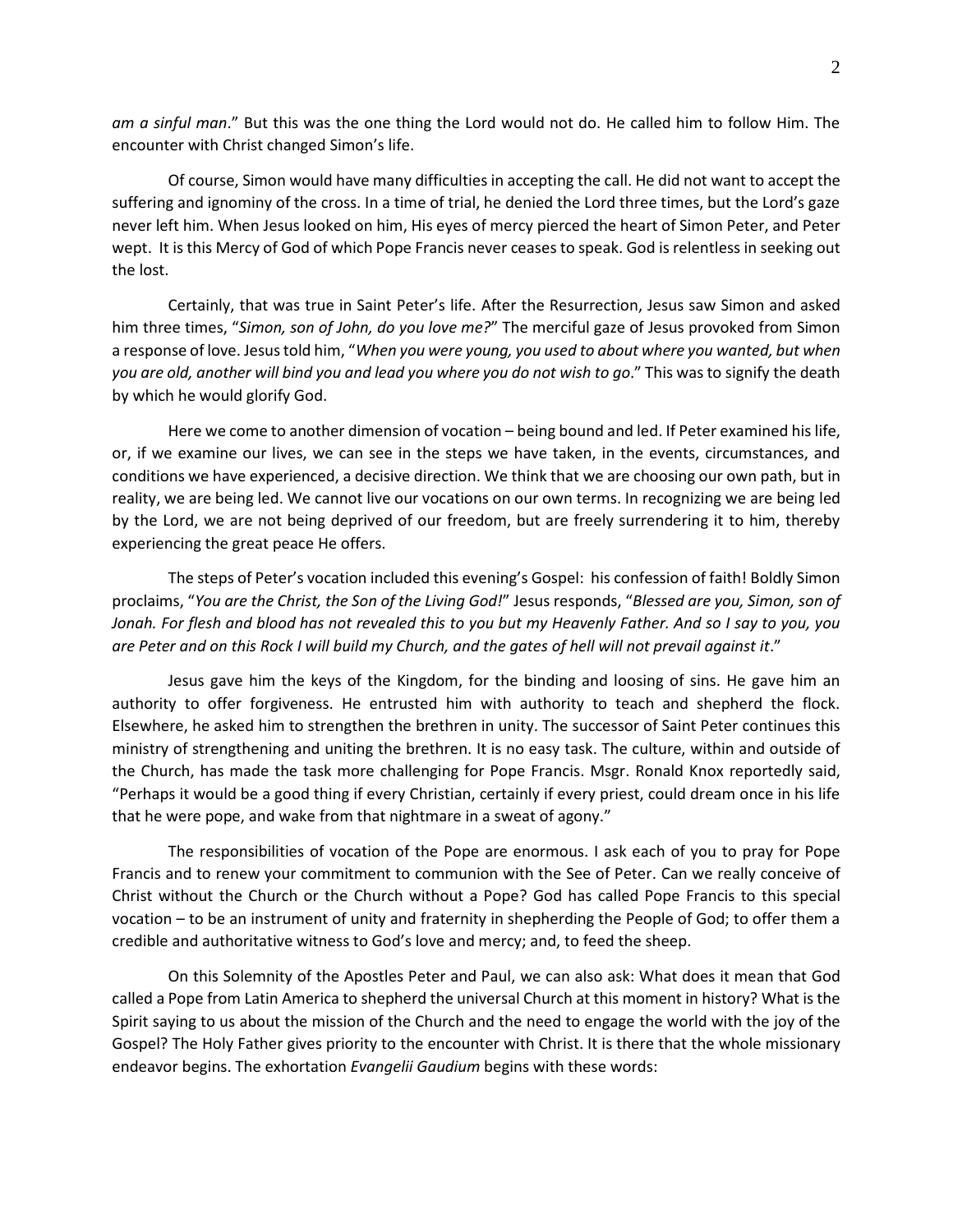"The joy of the Gospel fills the hearts and lives of all who encounter Jesus. Those who accept his offer of salvation are set free from sin, sorrow, inner emptiness and loneliness. With Christ, joy is born anew."

Yes, the joy of the Gospel must fill the whole world. The Lord revealed to Peter at Joppa that the Gentiles too were called to salvation in Christ, but it would be Saint Paul, who would encounter the Lord on the Road to Damascus and be transformed into the Apostle of the Gentiles.

The Preface for today's Liturgy speaks to their two-fold role: *For by your providence the blessed Apostles Peter and Paul bring us joy: Peter, the foremost in confessing the faith, Paul its outstanding preacher, Peter, who established the early Church from the remnant of Israel, Paul, master and teacher of the Gentiles that you call. And so, each in a different way gathered together the one family of Christ…*

Each person, like Peter and Paul, is called by God to holiness, but each vocation is unique in the service of the one family of Christ. While every call is personal, just as Paul's was on the Road to Damascus, God has not called us merely individuals but as a Body, the Church. He calls you to use your freedom to discover both your dignity and your mission. Mission is the expansion of the communion that we live together; it implies expanding our fraternal friendships to those whom we meet, in an awareness that communion with and in Christ is given to us forever. He has called you to communion.

Paul was tireless in building up this communion and undaunted by hardships. Viewed with suspicion as the one who persecuted the Church, he suffered throughout his missionary journeys – beatings, stoning, imprisonment, shipwreck, poverty, and rejection, but he never gave up. *The Lord stood by* him *and gave* him *strength, so that the proclamation might be completed, and all the Gentiles might hear it*.

In the second reading today, writing to Timothy, Paul says: *I, Paul, am being poured out like a libation, and the time of my departure is at hand. I have competed well; I have finished the race; I have kept the faith. From now on the crown of righteousness awaits me.*

How many of us could say this? How have we used the talents, the gifts, and the graces that God has given us? Do we live lives of integrity, consistent with the Eucharistic Lord, whom we receive? Let us look to the example of Saint Paul to receive inspiration and beseech his powerful intercession to carry out what our mission demands.

As we celebrate this fiftieth anniversary of the Diocese and consider the rich history of faith, it is easy to be overwhelmed by rapid secularization, by the challenges that we face, and the amount of work that must be done in the Lord's Vineyard. Do not be afraid! The Lord stands by you too! Still, looking to the future, there is much work to be done. The Lord sends us to work in His Vineyard.

The Lord calls us. He forms us in the school of prayer, and only then does He send us. Before being sent on mission, we are called together to be with Him – to encounter Him anew in His Word, and especially in the Eucharist. Remaining in Him and in friendship with Him is the key to the fruitfulness of our mission. Each day, in prayer and at work, we try to educate the heart and mind to abiding in this communion. Communion becomes the form of life, a way of living that becomes impossible to live without sacrifice, without conversion, without being impacted by the encounter with an Original Presence.